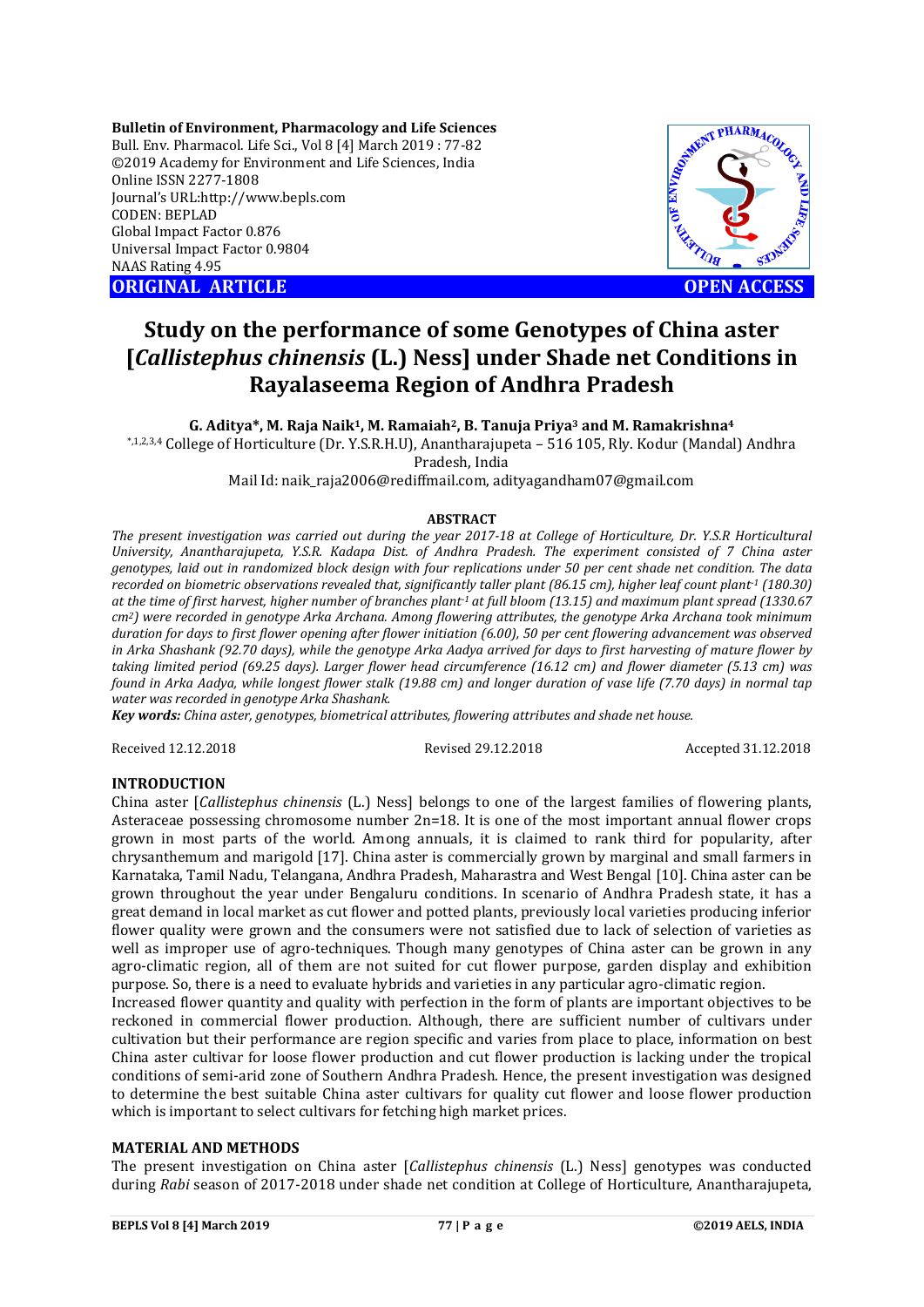Y.S.R Kadapa Dist. The experiment was conducted to study the performance of China aster (*Callistephus chinensis* L.) genotypes under shade net house conditions in Rayalaseema conditions of Andhra pradesh. The experiment was laid-out in Randomized Block Design, replicated quadruple. The trail consist of seven genotypes *viz.,* G1- Arka Aadya, G2- Arka Shashank, G3- Arka Archana, G4- Arka Poornima, G5- Arka Kamini, G6- Local pink and G7- Local violet (check). The seeds of five genotypes were collected from IIHR, Bengaluru, Local Pink from ARI, Rajendranagar, Hyderabad and Local Violet (check) from Mydukur area of Y.S.R Kadapa Dist. Ploughing and digging of the land was done and brought to fine tilth under shade net. All weeds were completely removed from the field. All the stubbles of previous crop were removed from the field and burnt. The required numbers of plots (28) were prepared of size (1.80 m  $\times$  1.80 m) with bunds of 60 cm between plots. The length of experimental field was 12.60 m and width was 9.00 m. Well decomposed farm yard manure was applied uniformly to all the experimental plots at 25 t ha-1 and mixed well. Nitrogen (180 kg ha-1), phosphorus (120 kg ha-1) and potassium (60 kg ha-1) (Dr.Y.S.R.H.U, Andhra Pradesh recommendation) were applied. The entire quantities of phosphorus, potash and 50 per cent of nitrogen were applied as basal dose and remaining 50 per cent nitrogen was applied as a top dressing at forty days after transplanting in all the experimental plots. The seedlings required were obtained from seven raised nursery beds of size 3.0 m x 1.0m.

The beds were first drenched with captan (0.2%) and seeds were sown thinly and uniformly in lines and covered with a mixture of well rotten FYM and top soil. Seeds of different varieties were also treated with captan (2 g / kg seeds) for five minutes and then sown in lines. The nursery beds were watered daily twice, once in the morning and again during evening for the first 10 days and thereafter once daily for the remaining period. Hand weeding was done as and when weeds were noticed. Forty five days old healthy seedlings of uniform growth were used for transplanting. Transplanting was done in the evening at the rate of one seedling per hill and light irrigation was given immediately after planting. Necessary plant protection measures were followed to prevent insect pest incidence. At initial stages of growth, chlorpyriphos @ 2-3 ml litre-1 of water was sprayed to control *Spodoptera litura* and disease incidence was not noticed during period of investigation.

Five plants were selected per each plot at random and were labeled properly for recording observations. The data on various biometrical and flowering attributes were recorded with using meter scale and vernier callipers.

## **RESULTS AND DISCUSSION**

## **Plant height**

Plant height of China aster exposed statistically significant variation among seven genotypes at the time of first harvest (Table 1). The genotype Arka Archana recorded the maximum plant height (86.15 cm) which was significantly superior over other genotypes. The genotype Local Violet (check) recorded shorter plant (47.93 cm) which was on par with Local Pink (49.20 cm).

Plant height is an important varietal character that depends upon the genetic constitution. The variation among different genotypes may be attributed to genetic makeup of the genotypes and the increase in plant height was associated with rapid meristamatic activity probably due to rapid cell division and elongation during the tender growth period. The plant height was recorded maximum in genotype Arka Archana due to genetically controlled factors. The reason for higher plant height may also be ascribed to a varietal character. Above results were in conformity with the findings of Poornima *et al*. [14], Chavan *et al.* [3], Zosiamliana *et al.* [22], Munikrishnappa *et al.* [12], Tirakannanavar *et al.* [19], Kumar *et al.* [8] and Bhargav *et al.* [1] in China aster.

## **Number of leaves plant-1**

Number of leaves plant<sup>1</sup> during different growth periods varied significantly among the multiple genotypes studied (Table 2). The genotype Arka Archana produced highest number of leaves plant<sup>1</sup> (180.30) at the time of first harvest which was significantly superior to all remaining genotypes and which was followed by Arka Aadya (163.50). The lowest leaf count of 136.25 was recorded in genotype Local Violet (check) which differed significantly among all genotypes studied.

The production of more number of leaves plant<sup>-1</sup> in genotype Arka Archana might be due to vigorous growth, more number of primary and secondary branches and more plant spread which in turn facilitates better harvest of sunshine by the plant to produce more number of leaves. Trends observed in the present trial confirm the results obtained by Zosiamliana *et al.* [21] in China aster. The variation in number of leaves among different genotypes at different growth stages might also be due to the distinguished varietal genetic makeup of a particular genotype as a result of variations in phenotypic expression under prevailing environmental condition [9] in China aster. Number of leaves plant<sup>1</sup> depends on the efficiency of photosynthetic activity which contributes towards better growth and yield [11] in anthurium.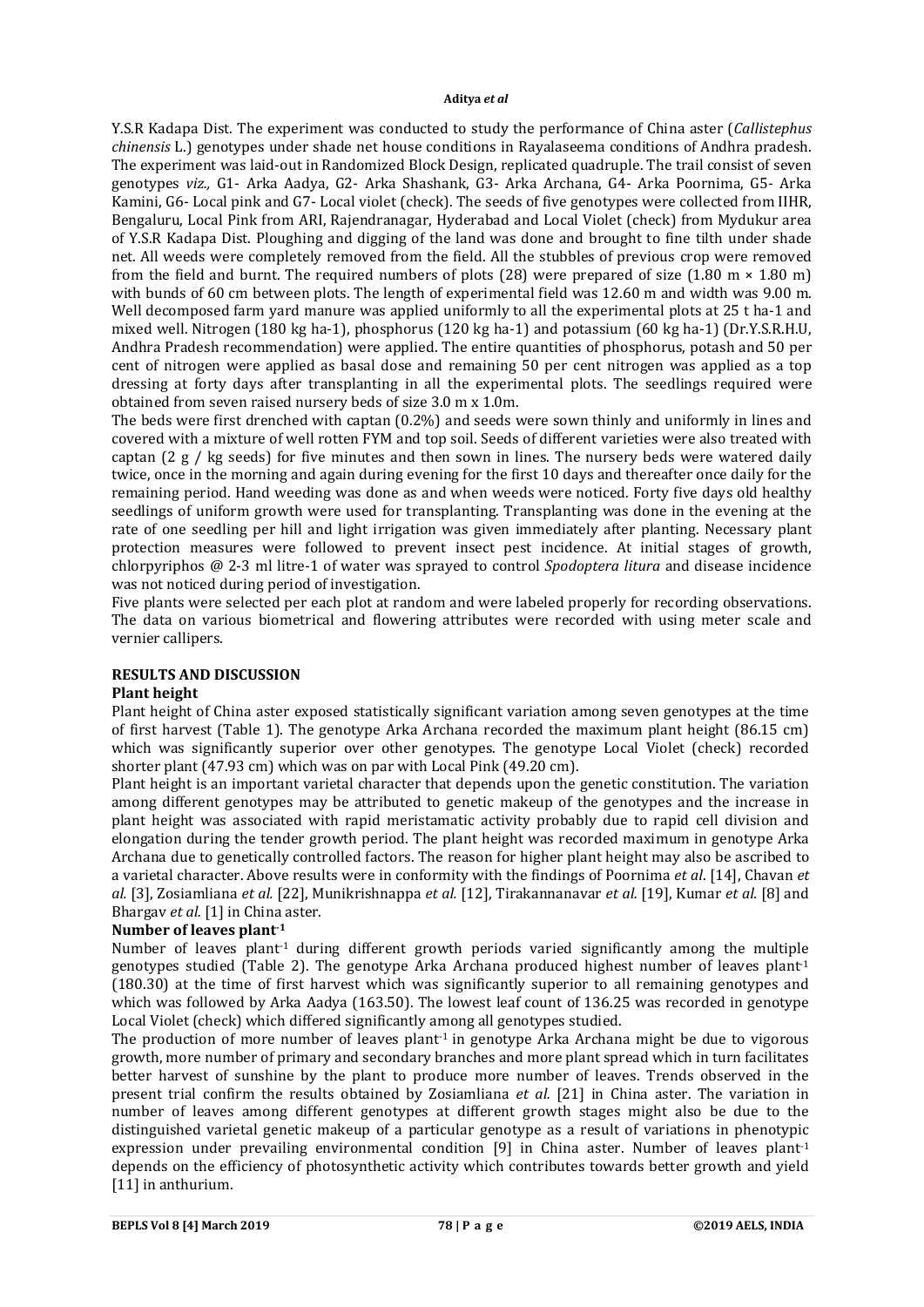## **Number of branches plant-1**

Seven China aster genotypes showed statistically significant difference at full bloom stage for number of branches plant-1.The branch count plant-1 at full bloom stage was recorded maximum in genotype Arka Archana (13.15) which was on par to Arka Aadya (12.90) and Arka Kamini (12.10). The fewer branches plant<sup>1</sup> (7.45) was recorded in genotype Local Violet (check) which was on par with Local Pink (7.85) and Arka Shashank (8.15).

The difference in production of branches among the genotypes could be due to influence of the genetical makeup of the cultivars. These results are in agreement with the findings in China aster by Poornima *et al.* [14], Zosiamliana *et al.* [21], Munikrishnappa *et al.* [12] and Rai and Chaudhary [15]. Increased number of branches plant-1 leads to production of more number of leaves in turn it will enhance the yield of flowers by increasing source and sink relationship. Similar trend was noticed by Gupta *et al.* [6], Verma and Kulkarni [20] in dahlia and Munikrishnappa *et al*. [12] and Chowdhuri *et al.* [4] in different China aster genotypes. Possible reason for production of higher number of branches may also be due to the combined effect of congenial climate inside shade net house and the characteristic feature of the genotype (Appendix-I).

# **Plant spread**

A perusal of the data presented in the Table 3 showed significant influence of different genotypes on plant spread at full bloom. Among the genotypes, at full bloom stage, wider plant spread (1330.67 cm2) was recorded in genotype Arka Archana which was on par with Arka Aadya (1197.60 cm2) and Arka Kamini (1058.88 cm<sup>2</sup>). The genotype Local Pink recorded the narrow plant spread (560.14 cm<sup>2</sup>) which was on par with Local Violet (594.71 cm2) and Arka Poornima (739.02 cm2).

Probable reason for increase in plant spread might be due to production of higher number of branches and wider angles with point of origin. Greater plant spread shows better vegetative growth of plant. The increasing plant spread due to increased number of branches was reported earlier by Swaroopini (2013) in chrysanthemum. Plant spread is an important growth factor for flower crops. It helps to utilize the sunlight to maximum extent. It is varietal trait and variations among the genotypes are attributed to the genetic makeup of the plant. Variation in plant spread due to varieties has been reported by Pandey and Rao [13] in China aster; Sharma [16] in French marigold. Favourable micro-climate inside shade net house during the period of investigation was also possible reason for obtaining satisfactory growth in genotype Arka Archana (Appendix: I).

## **Days to first flower bud initiation from the day of transplanting**

Significant variation was found among seven China aster genotypes for the number of days to the emergence of flower bud. A perusal of data from the Table 1 indicated that the number of days to first flower bud initiation varied significantly in various genotypes. The genotype Arka Aadya took minimum duration to first flower bud initiation from the day of transplanting (58.70 days) which was statistically on par to Arka Shashank (59.05 days). Significantly longer time of 87.90 days to first flower bud initiation from the day of transplanting was noticed in Arka Poornima which was found independent from other genotypes.

The probable reason for the above finding might be due to genetical makeup of the cultivars. This signifies the earliness of a cultivar as reported by Zosiamliana *et al.* [21] and Munikrishnappa *et al.* [12] in China aster. Another reason for early flower bud initiation in genotype Arka Aadya could be attributed to higher capacity of plants to make available assimilates to the reproductive site during sensitive phase before initiation.

## **Days to 50% flowering**

Various genotypes had significant influence on days to 50 per cent flowering (Table 1).

Among genotypes, advancement in 50 per cent flowering (92.70 days) was recorded in Arka Shashank which was found significantly superior to rest of genotypes and which was followed by Arka Aadya (96.05 days). The genotype Arka Poornima showed 50 per cent flowering by taking longer period (121.15 days) and found significantly different from other genotypes.

Earliness (or) lateness in flowering of plants could be due to the growing environment (Appendix: I) as well as varietal character. This might be due to the genetic trait and the genetic constituents of the plant that play an important role in this attribute [9]. A wide variation in number of days to 50 per cent flowering has also been reported by Zosiamliana *et al*. [22], Tirakannanavar *et al*. [19] and Rai and Chaudhary [15] in China aster. Environment that prevails under growing system during study made the genotype Arka Shashank plants for arriving to 50 per cent flowering in minimum duration.

## **Days to first harvesting of mature flower**

The data recorded on the days to first harvesting of mature flower due to the influence of various genotypes are furnished in Table 1 and shows significant influence. The genotype Arka Aadya was the earliest to flower (69.25 days) and this was on par with Arka Shashank (70.10 days) and Arka Archana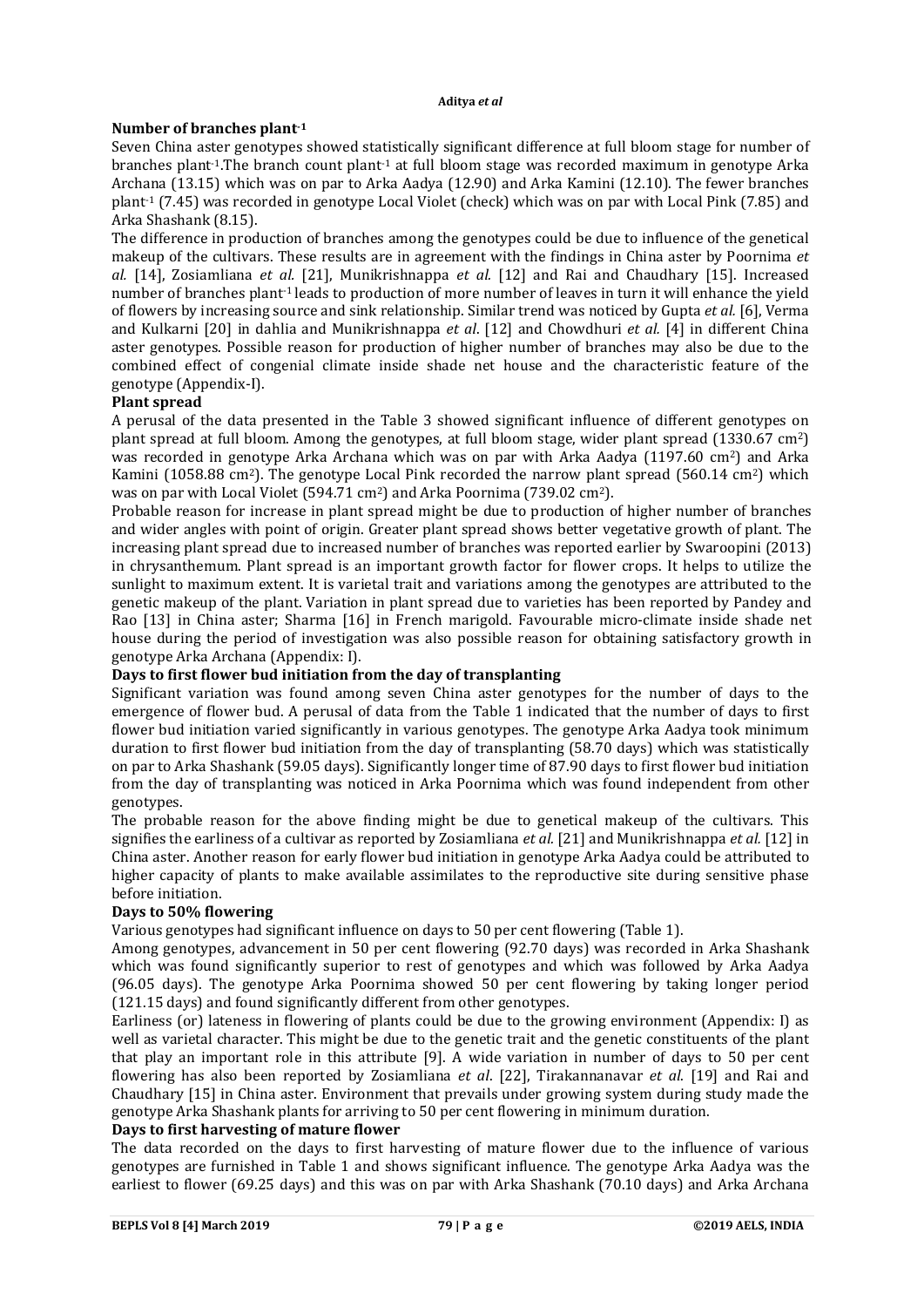(71.75 days). Maximum duration of 101.65 days to first harvesting of mature flower was recorded in Arka Poornima and found significantly independent from other genotypes.

The above finding could be due to the fact that genotype Arka Aadya came to flower bud initiation in time very early compared to other genotypes (Table 1) and in the same corollary the genotype gave first harvest of the mature flower in shortest duration. These results have substantiated the findings of Swaroopini [18] in chrysanthemum. Both earliness and lateness were helpful in determining the market availability of flowers for a longer period. Nevertheless, earliness in flowering was more suitable for farmers, to fetch early market [1].

Primarily, it is a varietal trait, but is positively correlated to the number of flowers plant<sup>1</sup> and flowering duration. More is the flowering duration, there will be more non-synchronous maturity among the flowers i.e. flowers reaching the harvesting stage at the same time will be less. Although, there exist several number of varieties under cultivation, their performance are region specific, which varies with location and climate. In addition, nutritional and climatic conditions that prevail during the growing period also determine the flowering characters [2].

## **Flower head circumference (cm)**

Significant variation was observed among the genotypes for flower head circumference and presented in Table 2. Among the genotypes studied under the attribute flower head circumference, the genotype Arka Aadya has larger flower head circumference (16.12 cm) which was on par with Arka Archana (15.57 cm). The genotype Arka Shashank produced lowest flower head circumference (11.63 cm) and is an independent genotype to all others.

Variation in flower head circumference among the genotypes observed was because of the changes in number of petals, ray florets and flower capitulam size. The present finding was parallel with the reports of Kaushal *et al.* (2014) in China aster genotypes studied.

## **Length of flower stalk (cm)**

The data in Table 2 indicated that length of flower stalk differed significantly due to the influence of multiple genotypes investigated. Significantly longest flower stalk of 19.88 cm was recorded in genotype Arka Shashank which was at par with Arka Aadya (18.18 cm) and Arka Kamini (18.04 cm). The genotype Local Violet (check) gave shorter flower stalk (14.85 cm) which was on par with Local Pink (15.25 cm) and Arka Archana (16.09 cm).

More the flower stalk length, more the reserve food stored in the stalk and available to the flower and extend the shelf life of cut flowers. Significant variation for stalk length in China aster had been reported by Zosiamliana *et al.* [21]. Similar results have also observed by Chowdhuri *et al.* [4] in China aster.

## **Flower diameter (cm)**

The data presented in Table 2 showed significant variation in genotypes for the attribute flower head diameter. The flower diameter was maximum (5.13 cm) in genotype Arka Aadya and was significantly superior to remaining genotypes, which was followed by Arka Archana (4.95 cm). The flower diameter recorded was smaller (3.70 cm) in Arka Shashank which differed significantly from other genotypes.

Variation in flower diameter among the genotypes observed was because of the changes in number of petals, ray florets and flower capitulam size. The genetic makeup of the genotypes which might have been further modified by prevailing environmental condition and temperature during the time of experiment could be the reason for variation (Appendix: I). The results were in substantiation with the reports of Zosiamliana *et al.* [22], Rai and Chaudhary [15], Kumar *et al.* [8] and Bhargav *et al.* [1] in China aster, Dewan *et al.* (2016) in gerbera.

## **Vase life (days)**

Response of vase life was significant among genotypes (Table 2). A critical examination of data pertaining to vase life of genotypes revealed that the genotype Arka Shashank had the longer vase life (7.70 days) which was followed by Arka Kamini (6.30 days). The shorter vase life (4.15 days) was recorded in genotype Local Violet (check).

The longevity of cut flower was maintained by good water uptake, low transpiration rate and low ethylene production. For a cut flower, vase life was an important factor. The consumer's preference for good cut flowers depends on the vase life along with the attractive color of floret, stalk length and the number of petals per flower. It is one of the important traits that determine the economic value of cut flowers. Variations in vase life can also be attributed to the differential accumulation of carbohydrates due to varied leaf production and sensitivity of cultivars to ethylene. This can also be attributed to the varied uptake of nutrients and water through xylem and phloem vessels by the genotypes. This may be due to the fact that it inherits the trait and also it may be due to that it has a better storage of photosynthates as it produces more number of leaves in its growth periods. The results were in line with the findings of Zosiamliana *et al.* [21] and Rai and Chaudhary [15] in China aster. The varietal variations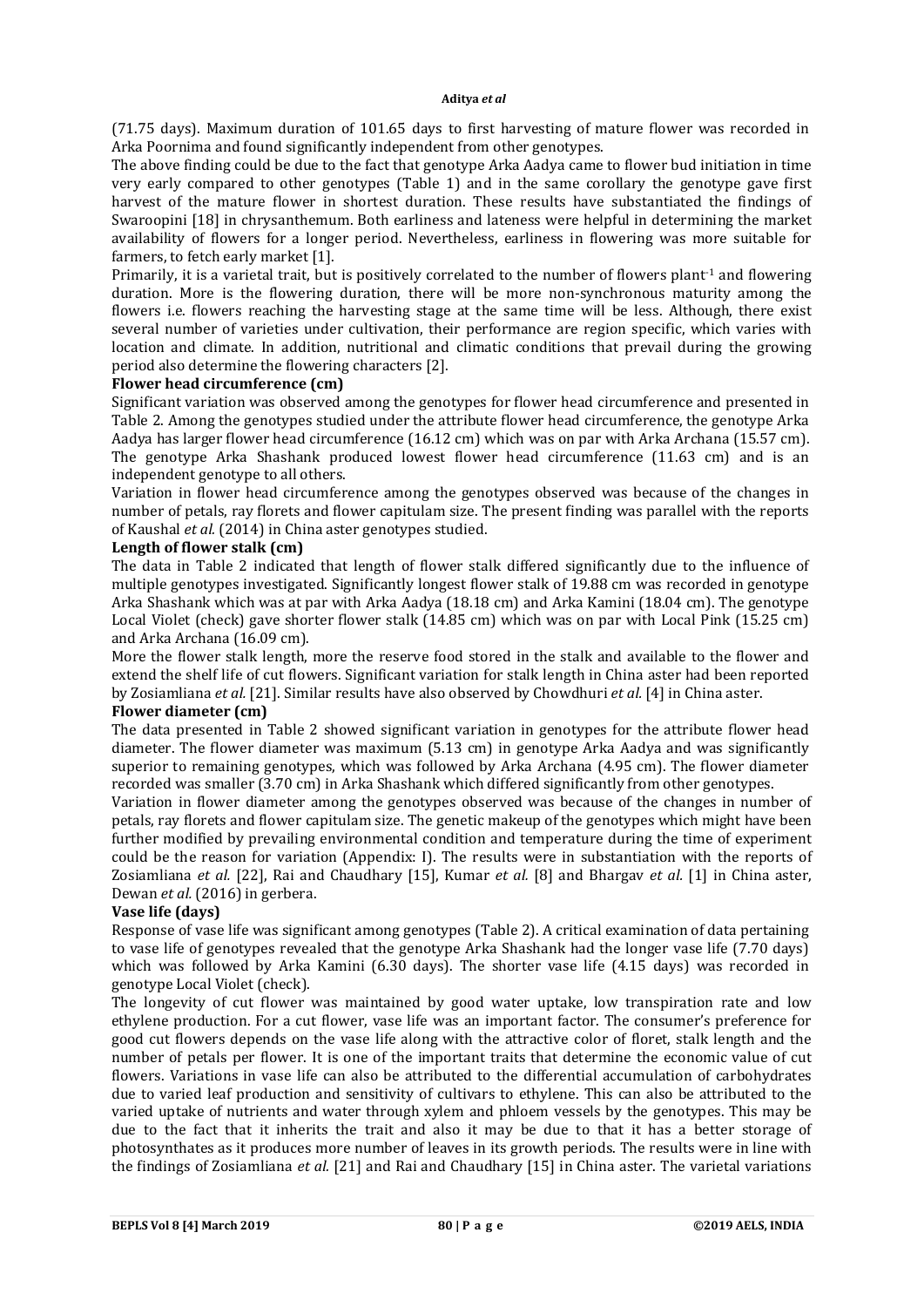in vase life among genotypes of China aster have also been reported by Chowdhuri *et al.* [4] and Bhargav et al. [1] in China aster.

| Genotypes      |                                | Plant<br>height<br>$\text{cm}$ | Number of<br>leaves<br>$plant-1$ | Number of<br>branches | Plant<br>spread<br>$\rm (cm^2)$ | Days to first flower bud<br>initiation from day of<br>transplanting | Days to<br>50%<br>flowering | Days to first<br>harvesting of<br>mature flower |
|----------------|--------------------------------|--------------------------------|----------------------------------|-----------------------|---------------------------------|---------------------------------------------------------------------|-----------------------------|-------------------------------------------------|
| G <sub>1</sub> | Arka Aadya                     | 59.83                          | 12.90                            | 12.90                 | 58.70                           | 96.05                                                               | 69.25                       | 7.60                                            |
| G <sub>2</sub> | Arka<br>Shashank               | 79.07                          | 8.15                             | 8.15                  | 59.05                           | 92.70                                                               | 70.10                       | 8.05                                            |
| G <sub>3</sub> | Arka<br>Archana                | 86.15                          | 13.15                            | 13.15                 | 62.75                           | 100.00                                                              | 71.75                       | 6.00                                            |
| G <sub>4</sub> | Arka<br>Poornima               | 77.29                          | 8.75                             | 8.75                  | 87.90                           | 121.15                                                              | 101.65                      | 10.80                                           |
| G <sub>5</sub> | Arka<br>Kamini                 | 54.52                          | 12.10                            | 12.10                 | 69.65                           | 98.50                                                               | 80.80                       | 8.15                                            |
| G <sub>6</sub> | Local Pink                     | 49.20                          | 7.85                             | 7.85                  | 71.40                           | 104.70                                                              | 83.65                       | 9.75                                            |
| G <sub>7</sub> | <b>Local Violet</b><br>(check) | 47.93                          | 7.45                             | 7.45                  | 72.00                           | 103.05                                                              | 83.35                       | 8.35                                            |
| $SEM \pm$      |                                | 2.06                           | 1.95                             | 0.36                  | 61.03                           | 0.60                                                                | 1.04                        | 0.56                                            |
| $CD(P=0.05)$   |                                | 6.18                           | 5.85                             | 1.09                  | 182.73                          | 1.79                                                                | 3.12                        | 1.69                                            |

## **Table 1: Evaluation of China aster genotypes for various biometrical and flowering attributes**

**Table 2: Evaluation of China aster genotypes for various flower quality parameters**

| Genotypes      |                      | Flower head<br>circumference (cm) | Length of flower<br>stalk (cm) | Flower diameter<br>$\text{(cm)}$ | Vase life (days) |  |
|----------------|----------------------|-----------------------------------|--------------------------------|----------------------------------|------------------|--|
| G <sub>1</sub> | Arka Aadya           | 16.12                             | 18.18                          | 5.13                             | 5.45             |  |
| G <sub>2</sub> | Arka Shashank        | 11.63                             | 19.88                          | 3.70                             | 7.70             |  |
| G <sub>3</sub> | Arka Archana         | 15.57                             | 16.09                          | 4.95                             | 5.60             |  |
| G <sub>4</sub> | Arka Poornima        | 13.48                             | 17.17                          | 4.29                             | 5.15             |  |
| G <sub>5</sub> | Arka Kamini          | 13.39                             | 18.04                          | 4.26                             | 6.30             |  |
| G <sub>6</sub> | Local Pink           | 14.18                             | 15.25                          | 4.51                             | 5.20             |  |
| G <sub>7</sub> | Local Violet (check) | 12.95                             | 14.85                          | 4.12                             | 4.15             |  |
| $SEM \pm$      |                      | 0.35                              | 0.62                           | 0.11                             | 0.20             |  |
| $CD(P=0.05)$   |                      | 1.06                              | 1.84                           | 0.336                            | 0.58             |  |

#### **Appendix I**

```
Monthly mean temperature ({}^{0}C), relative humidity (%) and light intensity (lux) during the investigation
```

| period         |                       |      |                       |                   |                  |                    |  |
|----------------|-----------------------|------|-----------------------|-------------------|------------------|--------------------|--|
| Month          | Temperature $(^{0}C)$ |      | Relative humidity (%) |                   | Rainfall<br>(mm) | Light<br>intensity |  |
|                | Max.                  | Min. | $8.00 \text{ am}$     | $2.00 \text{ pm}$ |                  | (lux)              |  |
| January, 2018  | 29.5                  | 15.1 | 72.8                  | 56.7              | 0.0              | 28921              |  |
| February, 2018 | 31.3                  | 16.9 | 70.9                  | 54.7              | 3.0              | 30896              |  |
| March, 2018    | 34.3                  | 20.0 | 68.8                  | 52.7              | 25.4             | 32921              |  |
| April, 2018    | 36.4                  | 22.1 | 66.4                  | 51.1              | 24.0             | 34397              |  |
| May, 2018      | 38.6                  | 24.3 | 63.6                  | 49.9              | 0.0              | 36021              |  |

#### **ACKNOWLEDGEMENT**

This paper forms the part of thesis of the first author in the Dept. of Floriculture & Landscape Architecture submitted to the Dr.YSR Horticultural University, Venkataramannagudem, Andhra Pradesh, India.

## **REFERENCES**

- 1. Bhargav, V., Kumar, R., Rao, T.M., Bharathi, T.U., Dhananjaya, M.V., Kumar, S., Babu, K.R. & Kumari, P. (2018). Evaluation of China aster [*Callistephus chinensis* (L.) Nees] F1 hybrids and their parents for qualitative and quantitative traits. *International Journal of Current Microbiology and Applied Sciences.* 7(2): 1654-61.
- 2. Boodley, J.W. (1975). Plant nutrition and flower quality. *Hort. Science.* 10(1): 41-48.
- 3. Chavan, M.D., Jadhav, P.B. & Rugge, V.C. (2010). Performance of China aster varieties and their response to different levels of nitrogen. *Indian Journal of Horticulture.* 67: 378-81.